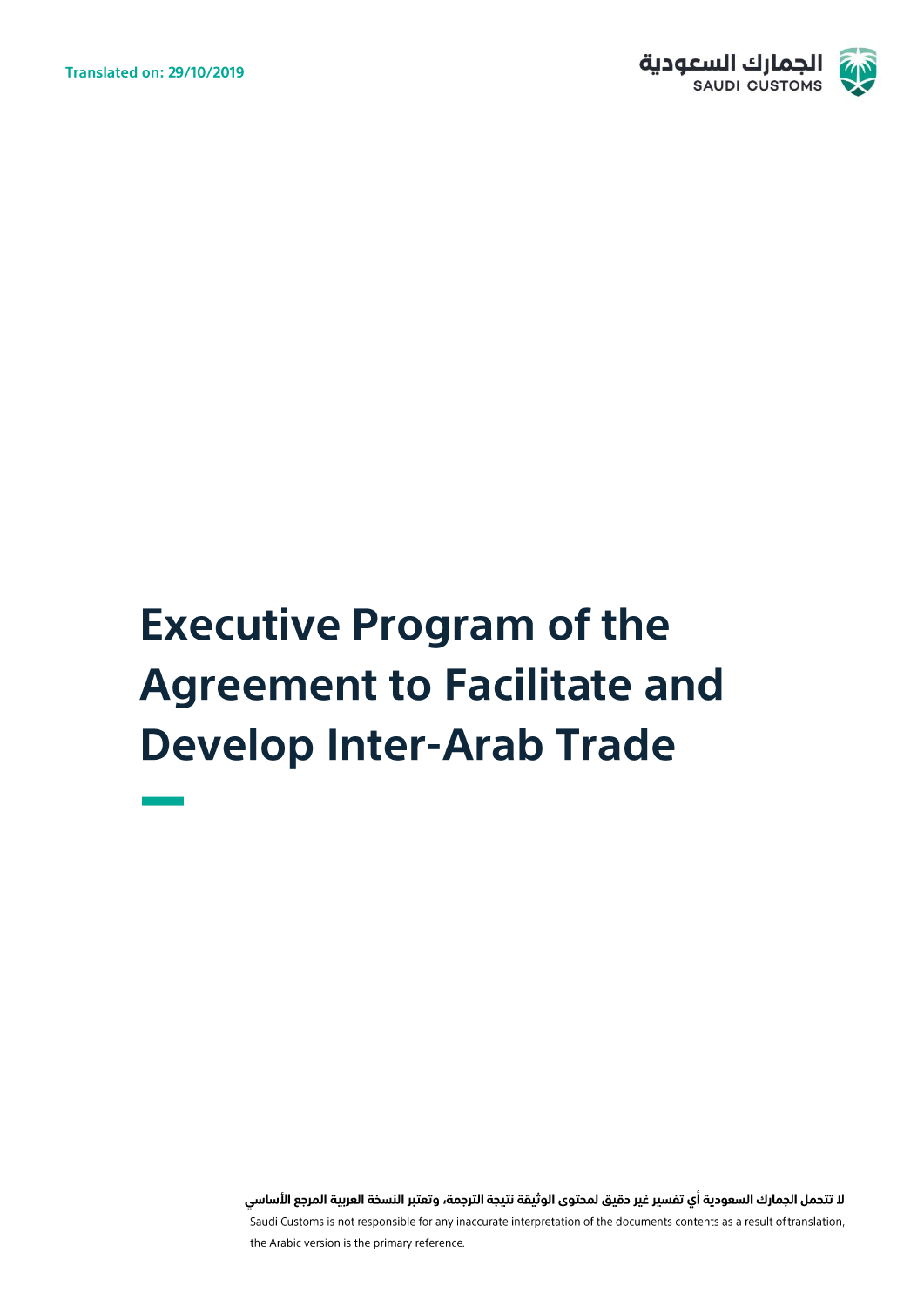

**Secretariat General**

# **General Department of Economic Affairs**

# **Finance, Trade and Investment Management**

**Declaration Pan-Arab Free Trade Area, Economic and Social Council's Resolution No. 1317-O.S. 59 Dated February 19, 1997**

**"Executive Program of the Agreement to Facilitate and Develop Inter-Arab Trade with a view to establishing a Pan-Arab Trade Area".**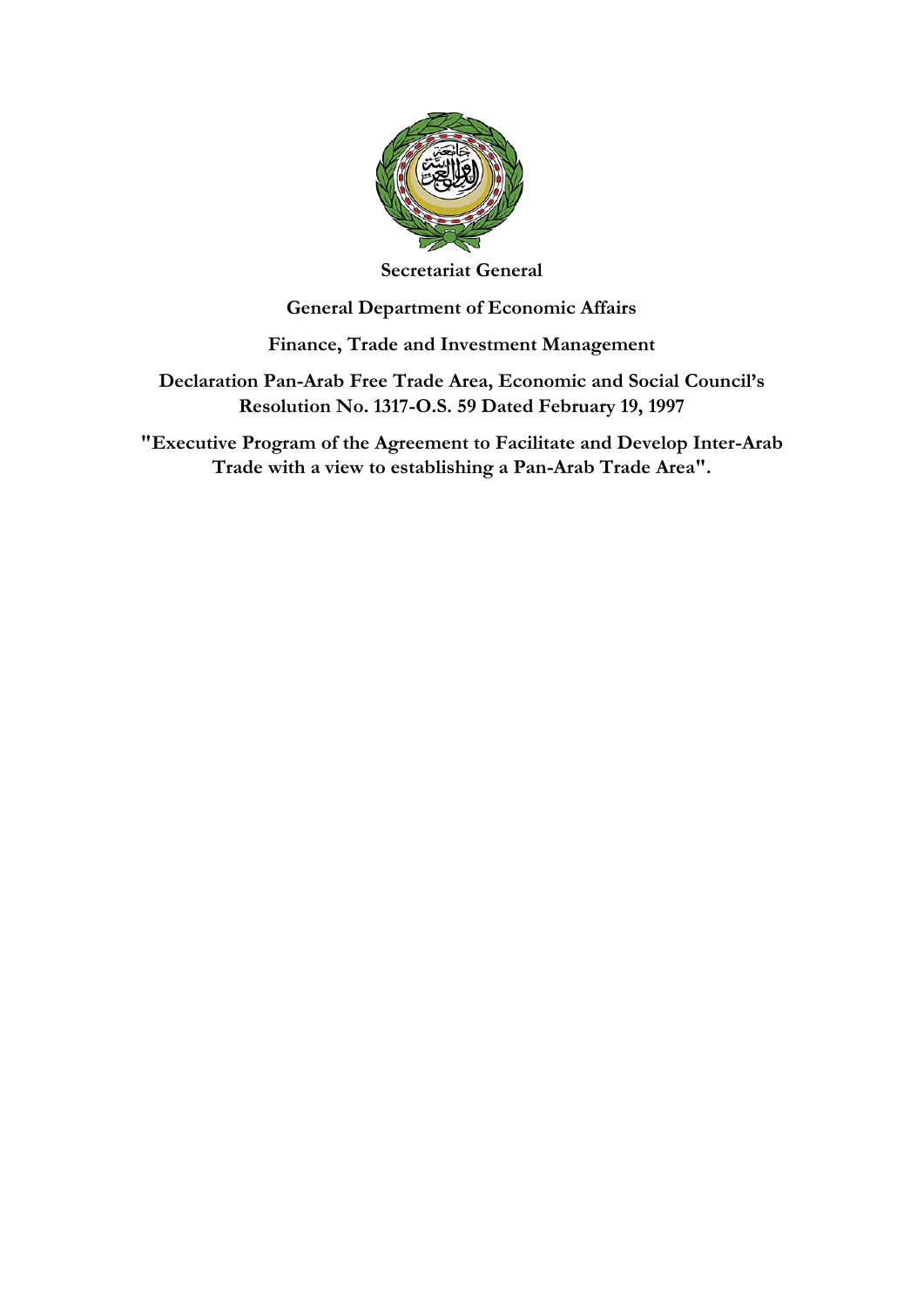**Declaration Pan-Arab Free Trade Area, Economic and Social Council's Resolution No. 1317-O.S. 59 Dated February 19, 1997**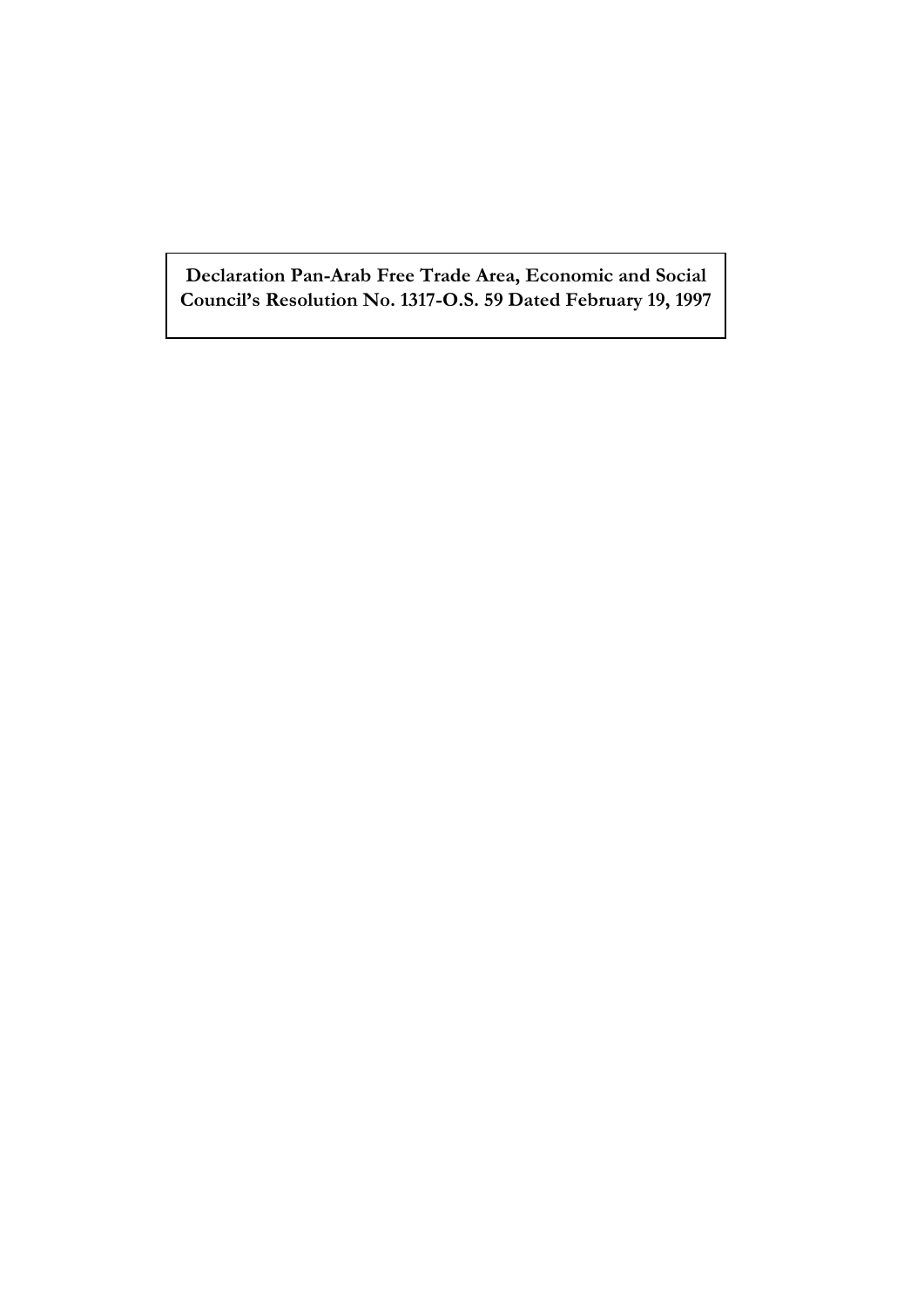The Economic and Social Council, in its fifty ninth session held at the headquarters of the Arab League Secretariat General in Cairo, had adopted its Resolution No. 1317 Concerning the Declaration on the Establishment of a Pan Arab Free Trade Area and approval of its Executive Program.

## **Following is the text of the Resolution:**

## **Focus of Session's Work**

"Executive Program of the Agreement to Facilitate and Develop Inter-Arab Trade with a view to establishing a Pan-Arab Trade Area".

The Council took note of the report of the six-member Ministerial Committee entrusted with the task of considering the Executive Program for the establishment of a Pan-Arab Free Trade Area.

Appreciating its efforts to complete its task of drafting an Executive Program to enforce the Agreement to Facilitate and Develop Inter-Arab Trade with a view to establishing a pan-Arab Free Trade Area that keeps pace with the conditions and needs of all Arab States, consistent with the provisions of the World Trade Organization, preserves Arab States, economic interests, develops economic and trade relations among Arab States and between them and the outside world, and constitutes the first practical step towards the creation of an Arab economic bloc that will have a standing on the world economic arena.

#### **The Council;**

Having listened to the valuable presentation made by His Excellency engineer Ali Abu Al-Ragheb, Minister of Industry and Trade in the Hashemite Kingdom of Jordan and Chairman of the six-member Ministerial Committee;

The Statement by His Excellency the Secretary General of the League of Arab States on the dimensions of establishing an Arab Free Trade Area and the critical nature of the present historical juncture the Arab nation is going through;

#### And

The clarifications presented by Mr. Abdel Rahman Al-Suheibani, the Assistant Secretary General for Economic Affairs in this respect; and following deliberation;

#### **Hereby decides to:**

1. Declare the establishment of a Pan-Arab Free Trade Area over ten years as of January 1, 1998.

2. Approve the Executive Program for the establishment of the Pan-Arab Free Trade Area in its enclosed wording.

3. Commission the Secretariat General to take the appropriate measures and develop the work and functions of the General Department for Economic Affairs to suit the need to create the Pan-Arab Free Trade Area.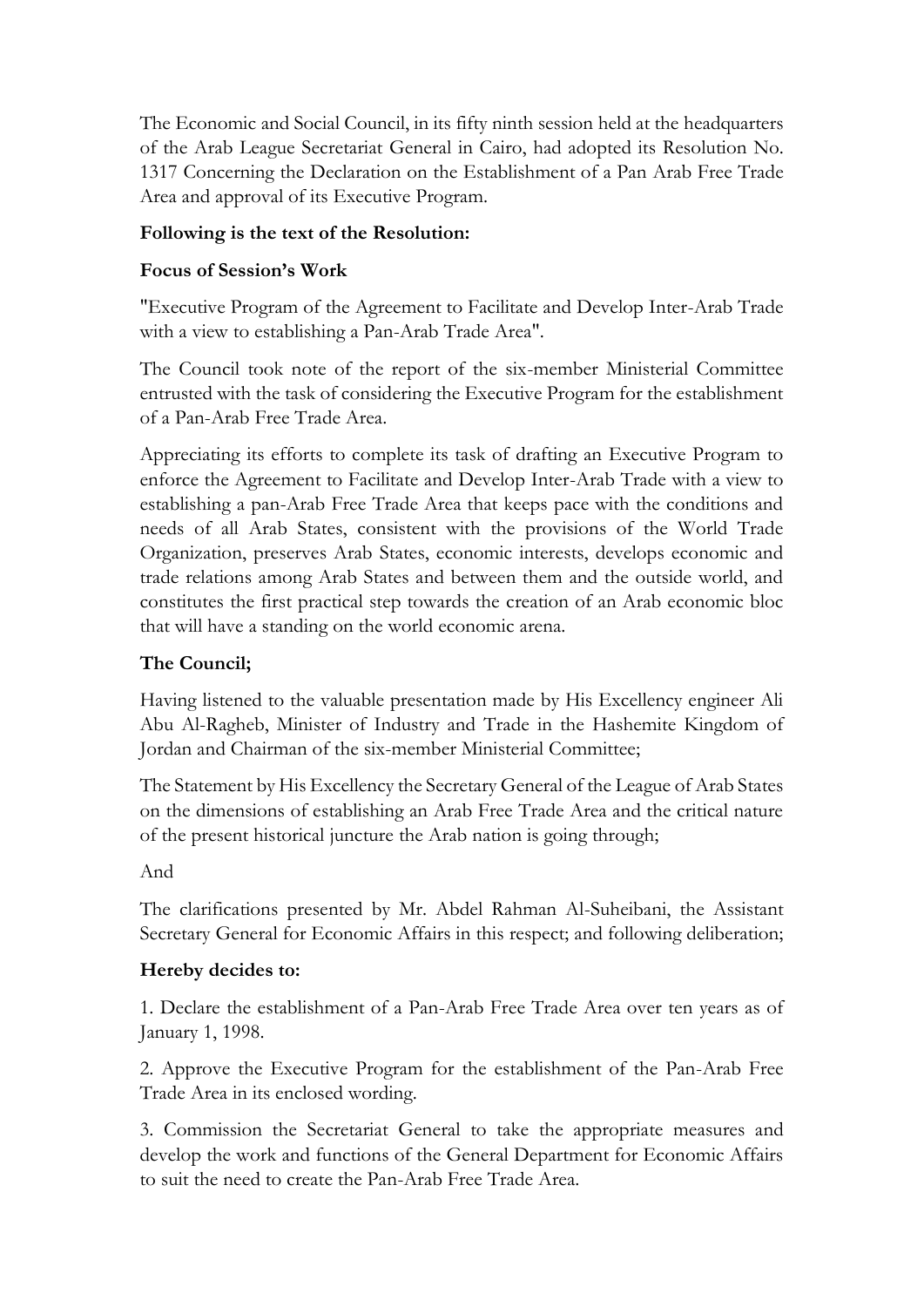4. Call upon the committees assigned and provided for in the program to assume their tasks, work out their executive programs and timetables in order to achieve the goal of establishing the Pan-Arab Free Trade Area as scheduled, and submit their reports, as and when they are ready, to the Economic and Social Council.

5. Commission specialized Arab organizations, joint Arab financial institutions and Arab federations, each in its area of specialization, to monitor the implementation of this Resolution, and seek to develop their systems and functions to suit the need to achieve the goal of establishing the Pan-Arab Free Trade Area.

6. Commission the Secretariat General to arrange for a comprehensive study of the existing free trade areas in the Arab States and submit it to the Economic and Social Council before the end of 1998 to decide on how to treat their products within the framework of the Executive Program.

7. Call upon the six-member Ministerial Committee to continue its work during the initial phases of implementation of the Executive Program in order to address any obstacles that may hinder its implementation, while deciding to add the Republic of Tunisia to the Committee's membership.

8. Have the implementation of the resolution to establish the pan-Arab Free Trade Area as the focus of the council's work during its coming sessions, until its establishment is completed.

"Resolution No. 1317- O.S.59 L-2- February 19, 1997"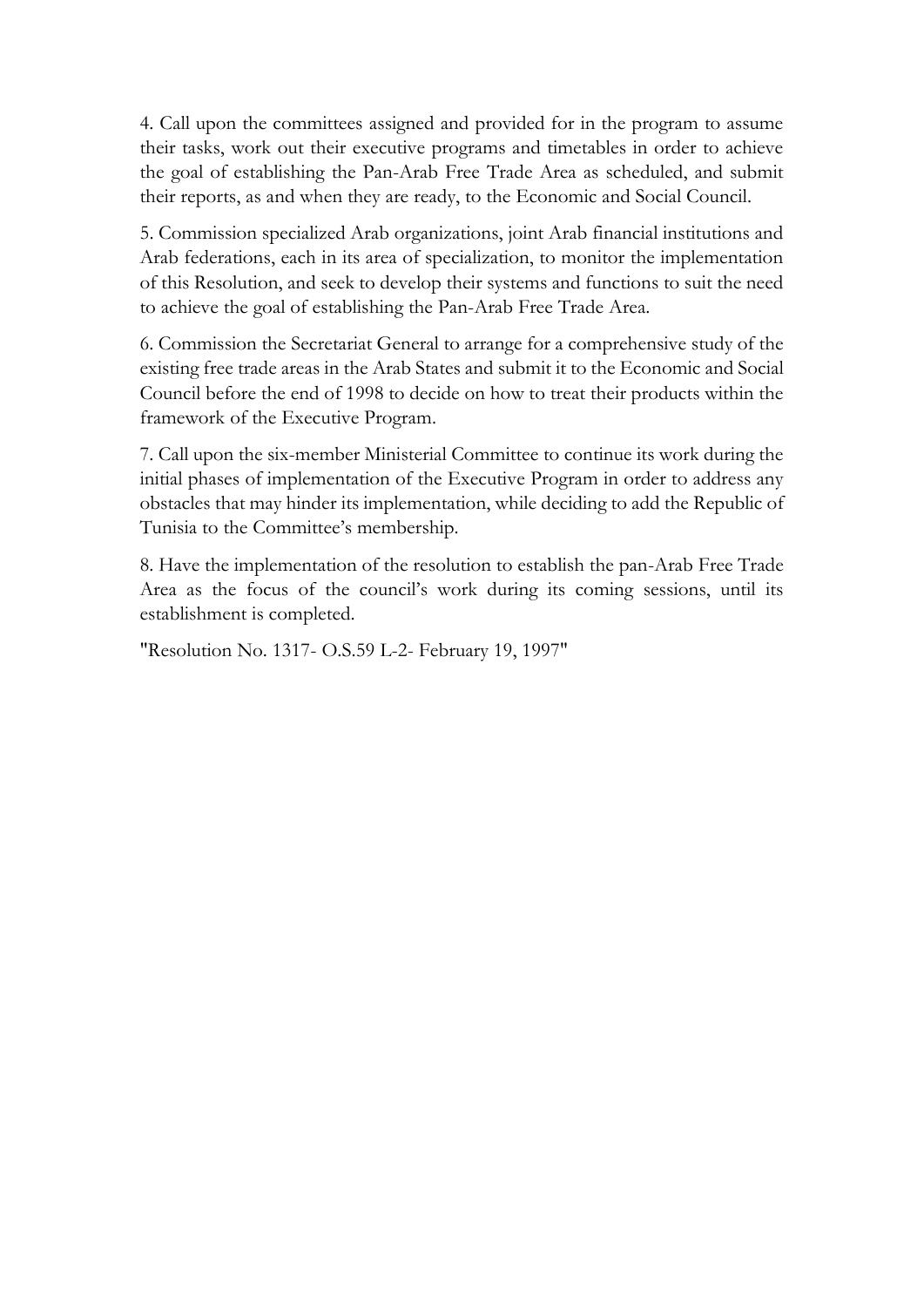**"Executive Program of the Agreement to Facilitate and Develop Inter-Arab Trade with a view to establishing a Pan-Arab Trade Area".**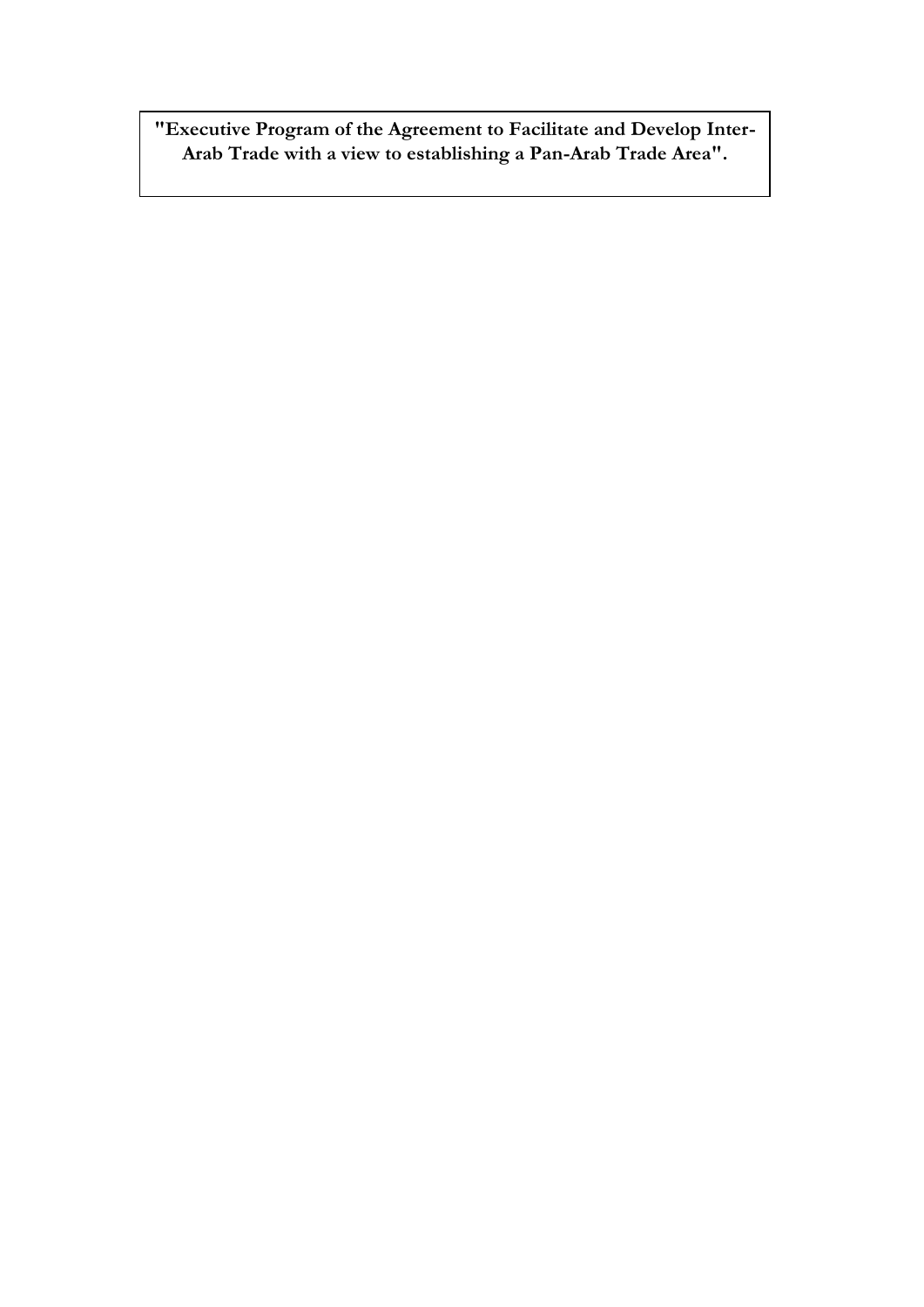## **"Executive Program of the Agreement to Facilitate and Develop Inter-Arab Trade with a view to establishing a Pan-Arab Trade Area".**

Proceeding from the goals of the Agreement to Facilitate and Develop Trade among Arab States to liberalize their trade exchange, which was approved by Economic and Social Council resolution No. 848 - S.30, on February 27, 1982;

The Arab States being anxious to expedite the enforcement of the Provisions of the Agreement to Facilitate and Develop Inter-Arab Trade, in order to strengthen the progress of Joint Arab economic action to establish a Pan-Arab Free Trade Area;

Referring to Economic and Social Council Resolution No. 1248 - S. 56, dated September 13, 1995 and Resolution No. 1271 - S. 57, dated March 6, 1996, calling for enforcement of the Agreement to Facilitate and Develop Inter Arab Trade with a view to bringing about the establishment of a Pan-Arab Free Trade Area that would comprise all Arab States, keep pace with the conditions and needs of all Arab States, and be consistent with the provisions of (the) World Trade (Organization);

In realization of the desire of the Arab States to establish a Pan-Arab Free Trade Area to enhance the joint economic gains to Arab States and benefit from the developments in world trade and the establishment of regional and international economic blocs;

Pursuant to the resolution of the Arab Summit held in Cairo June 21-23, 1996, commissioning the Economic and Social Council to take necessary measures to expedite the establishment of the Pan-Arab Free Trade Area, in accordance with a work Program and a timetable to be agreed upon;

The Economic and Social Council, by its Resolution No. 1317 - S. 59, dated February 19, 1997, has adopted this Executive Program and its timetable to establish a Pan Arab Free Trade Area, in accordance with the provisions of the Agreement to Facilitate and Develop Inter-Arab Trade; with such area being consistent with the provisions and general rules of the World Trade Organization.

#### **First: Rules and principles**

1. This Program shall serve as a framework for the enforcement of the Agreement to Facilitate and Develop Inter-Arab Trade to establish a Pan Arab Free Trade Area.

2. The Arab States party to the Agreement to Facilitate and Develop Inter Arab Trade shall complete the creation of the Pan-Arab Free Trade Area over ten years as of January 1, 1998.

3. The Economic and Social Council shall conduct a semi-annual review of the implementation of this program.

4. Arab goods included in trade in accordance with this Program shall be treated as national goods in the party-states in respect to rules of origin, specifications and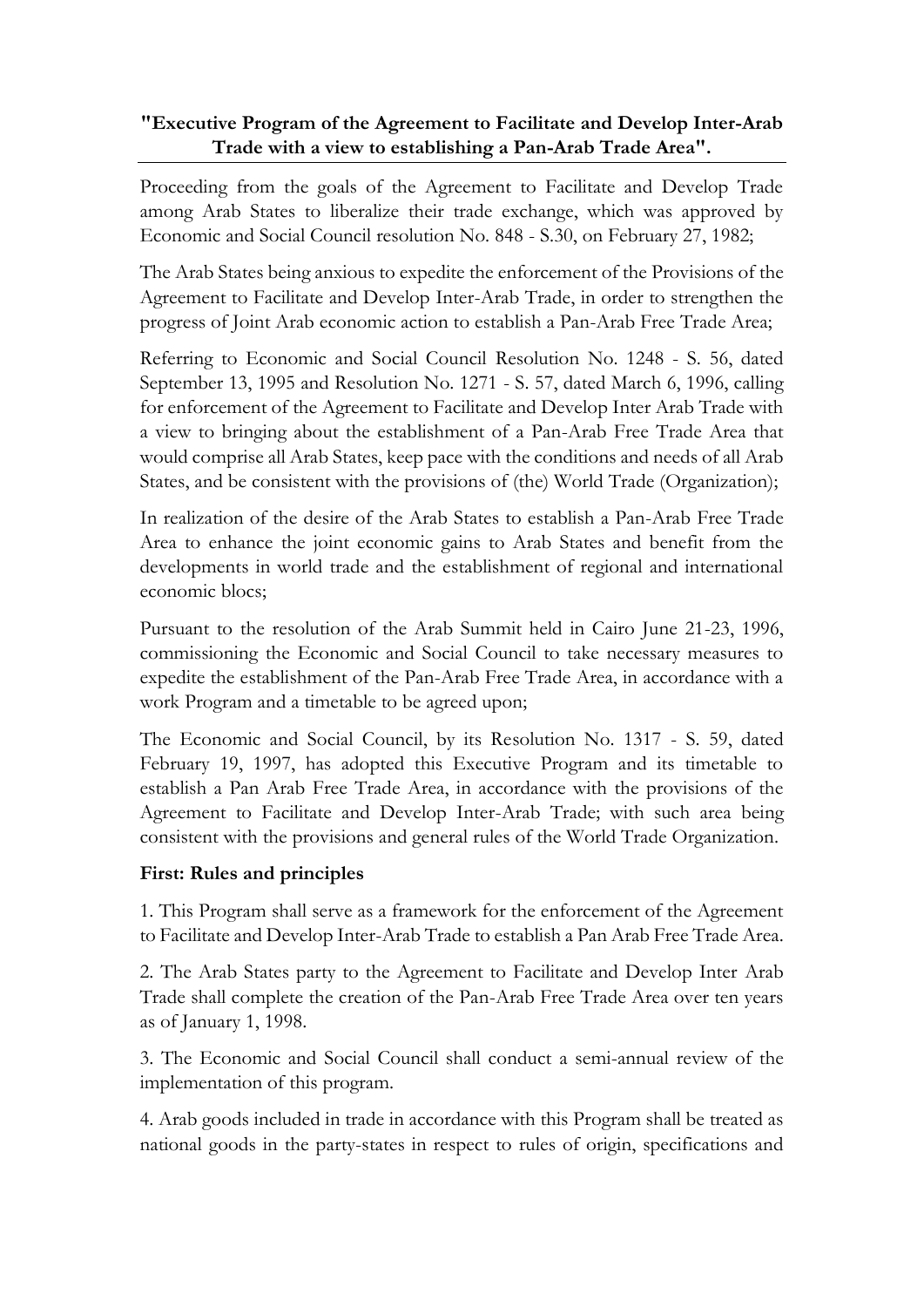measurements, health and security safeguard clauses as well as local charges and taxes.

5. International rules and provisions shall be observed in respect to the technical bases for safeguard measures, addressing cases of subsidization, and measures to deal with the balance of payment deficits resulting from the implementation of this program.\*\*

6. Internationally applicable rules for defining and dealing with cases of dumping shall be applied in respect to anti-dumping measures.

7. Customs duties and taxes of a similar effect, which shall be subject to gradual reduction, shall be the customs duties and taxes of similar effect that are in effect in each party-state as of January 1, 1998 (the first day of the month of January of calendar year one thousand nine hundred and ninety eight). Such charges shall be the basis for calculating customs duty reductions for the purposes of implementation of this Program.

8. Should customs duties or other charges and taxes of a similar effect be reduced after January 1,1998, the reduced charges shall replace the charges set forth in paragraph (7) above.

9. Under the provisions of Articles III and VII of the Agreement to Facilitate and Develop Inter-Arab Trade, any two Arab countries or more may agree between them on the exchange of the exemptions ahead of the Program's timetable.

# **Second: Liberalization of Trade among Party-States**

1. All Arab goods traded among the party-states shall be liberalized in accordance with the gradual liberalization principle which shall be applied of January 1, 1998 (the first day of the month of January of calendar year one thousand nine hundred and ninety eight), by reducing customs duties and other charges and taxes of a similar effect by equal annual percentages, with full liberalization of all Arab goods being completed by the end of the period specifies for the creation of the Pan-Arab Free Trade Area on July 21, 2007. By agreement of the party-states, during the implementation of the Program, any goods could be subject to immediate liberalization. Gradual liberalization shall also apply to the following Arab goods: A- Arab agricultural and animal goods and mineral and non-mineral ores, in accordance with the provisions of paragraphs (1) and (2) of Article VI of the Agreement to Facilitate and Develop Inter-Arab Trade.

B- Arab goods whose exemption had been approved by the Economic and Social Council before the effective date of this Program.

2. Production season (Farmer's Almanac) in which a number of agricultural goods shall not enjoy exemptions and reductions of customs duties and other charges and taxes of a similar effect shall be specified. This specification shall come to an end no later than the deadline for implementation of this Program.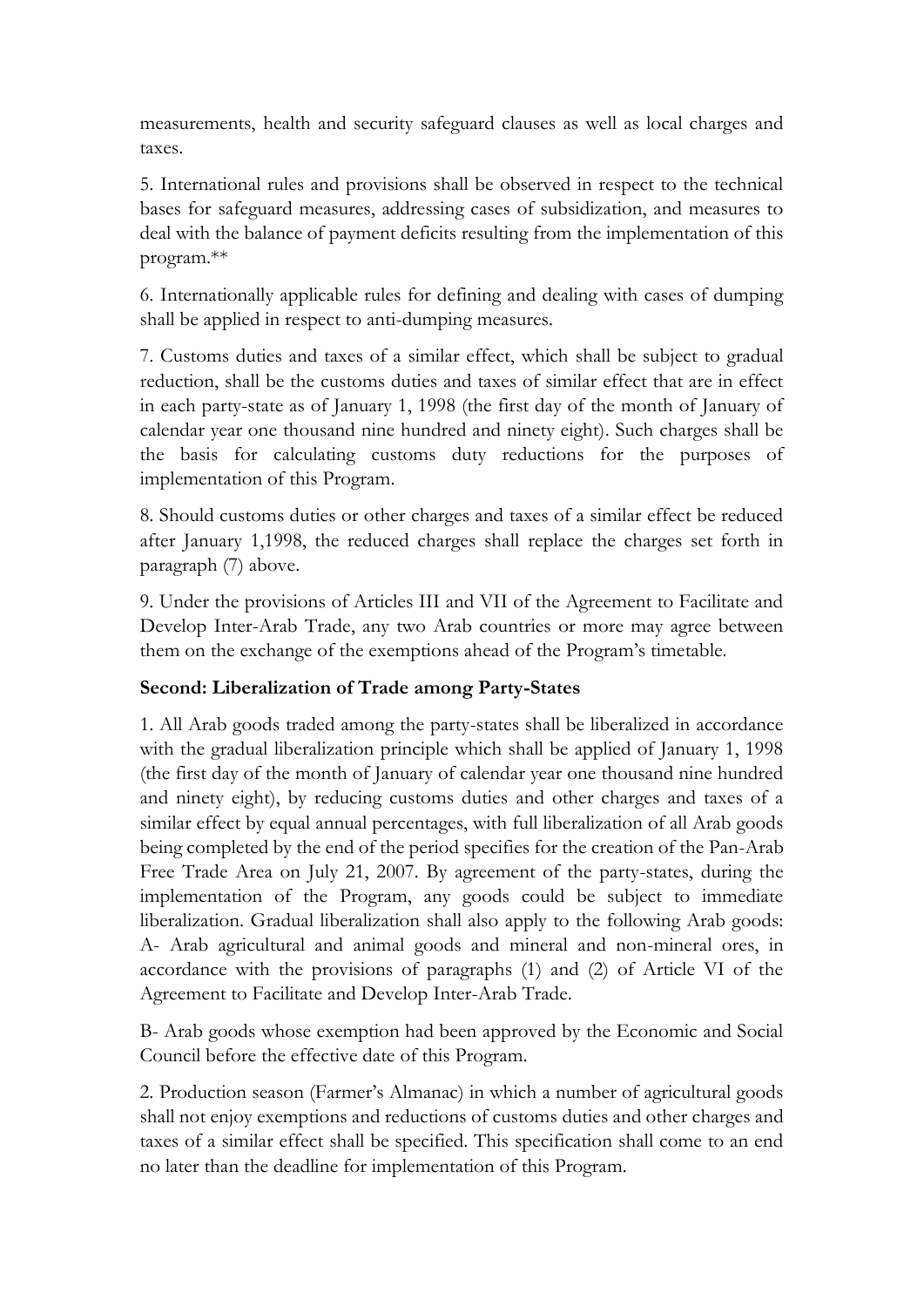3. Arab States shall determine the agricultural goods they want to include in the Farmer's Almanac referred to in paragraph (2) above, and (the list) shall be submitted to the Economic and Social Council for review.

4. The provisions of this Program shall not apply to products and materials whose import, trading or use in any of the states is banned for religious, health, security or environmental reasons or because of agricultural and veterinary quarantine rules. Party-states shall submit a list of such products and any amendments thereto.

5. The party-states shall follow the Harmonized System (HS) in classifying the goods included in the Program.

# **Third: Non-Tariff Restrictions**

Non-tariff restrictions shall be defined similarly as in Article I (Paragraph 6) of the Agreement to Facilitate and Develop Inter-Arab Trade namely:

"Actions and measures that may be taken by a party-state to control imports, other than for organizational or statistical purposes. Specifically, such restrictions include quantitative, monetary and administrative restrictions imposed on imports", and shall be treated as follows:

Arab goods traded within the framework of this Executive Program shall not be subject to any non-tariff restrictions by whatever name. The Trade Negotiations Committee formed by the Economic and Social Council by its Resolution No. 1037 - S.43, dated September 3, 1987, shall monitor the implementation in party states.

# **Fourth: Rules of Origin**

For a good to be treated as Arab for the purposes of implementing this Program, it shall meet the rules of origin to be adopted by the Economic and Social Council. Pursuant to this, all goods to be included in free trade or gradual liberalization, which originate in an Arab party-state, shall be subject to the rules of origin to be drawn up by the Rules of Origin Committee formed by the Economic and Social Council through its Resolution No. 1249 - S.56, dated September 13, 1996. Until the results of the committee's work are adopted, the rules of origin adopted by the Economic and Social Council by its Resolution No. 1269 adopted in its fiftyseventh session shall be applied.

# **Fifth: Exchange of Information and Data**

The party-states undertake to apply the principle of transparency and to furnish the Economic and Social Council with trade information, data, measures and regulations to ensure the sound enforcement of the Agreement to Facilitate and Develop Inter-Arab Trade and its Executive Program.

#### **Sixth: Settlement of Disputes**

In line with Article XIII of the Agreement to Facilitate and Develop Inter-Arab Trade, a committee shall be formed to settle disputes in all cases associated with the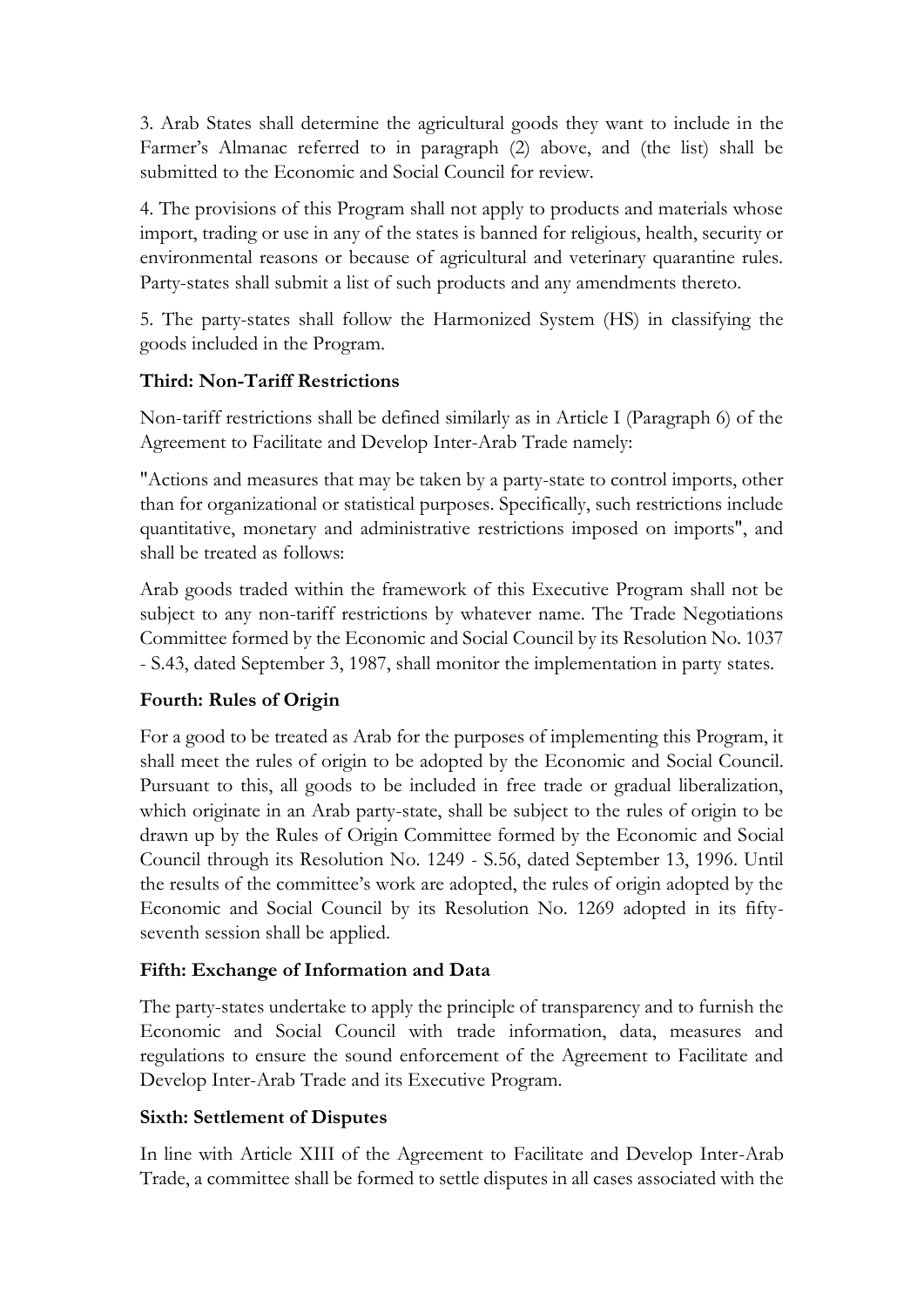enforcement of the Agreement to Facilitate and Develop Inter-Arab Trade as well as any dispute over the implementation of this Program.

## **Seventh: Special Treatment of Less Developed Arab States**

In implementation of the principle of special treatment of less developed Arab States set forth in the provisions of the Agreement to Facilitate and Develop Inter-Arab Trade, Preferential treatment shall be accorded to such states within the framework of this program, provided that such states submit an application stating the nature of the preferential treatment requested and its duration, and that the council approves it. Less developed Arab States are those determined in accordance with the United nations classification; and Palestine shall be treated similarly.

Eighth: In view of the fact that trade liberalization is linked to and affected by a number of other economic activities, the party-states shall consult over:

- Services, particularly those associated with trade.

- Protection of intellectual property rights.
- Technological cooperation and scientific research.
- Coordinate regulations, legislation and trade policies.

# **Ninth: Monitoring, Enforcement and Settlement of Disputes Mechanism**

The Economic and Social Council is the agency supervising the implementation of the Program. The Council may:

1. Conduct a semi-annual review of the progress made in implementing the Executive Program.

2. Adopt appropriate decisions to overcome any obstacles to the implementation of the Executive Program.

3. Settle disputes arising from the implementation of the Executive Program.

4. Form technical and executive committees to which it shall delegate some of its powers to monitor, enforce and settle disputes arising from the implementation of the program.

The Council shall be assisted in carrying out its tasks by the following executive bodies and committees:

1- The Enforcement and Monitoring Committee:

The Enforcement and Monitoring Committee shall comprise representatives of the Arab States. The Committee may also invite relevant non-governmental organizations as observers, if it deems it appropriate to do so.

It shall serve as the Program's executive committee and shall have the powers of the council in its decisions related to its implementation. It shall also consider laws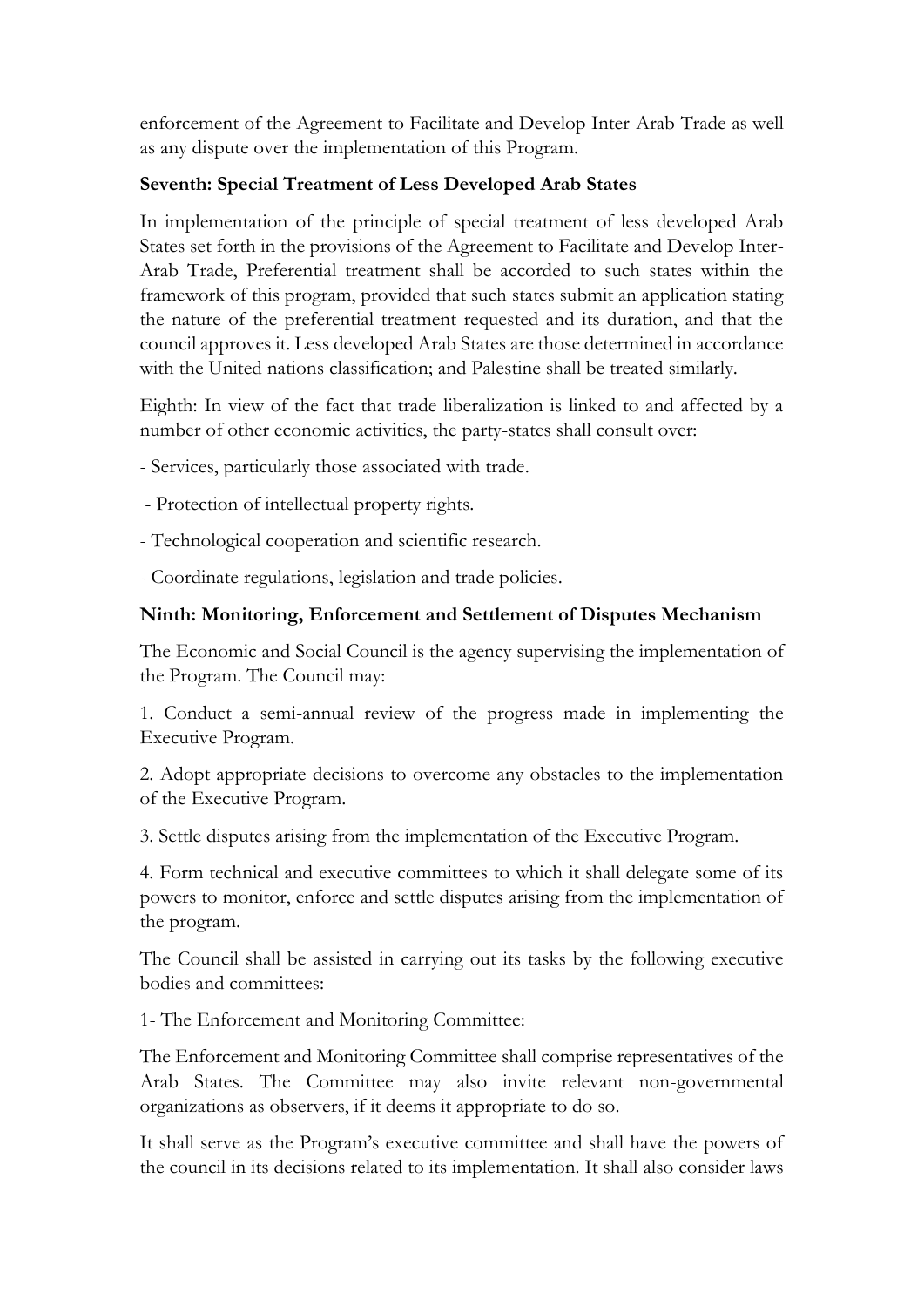and customs measures required enforcing the customs duties reductions within each Arab State participating in the Program.

The committee shall assume the task of carrying out the Executive Program as follows:

(1) Examine the quarterly reports submitted by Member-states on the following: -

- progress made in implementing the Program.

- Obstacles and problems faced implementation.

- Proposed solutions to overcome such problems and obstacles.

- Proposed approaches to develop the functioning of the program.

(2) The committee shall hold four meetings annually to examine the reports referred to above, as follows:

First meeting: Last week of January.

Second meeting: Last week of April.

Third meeting: Last week of July.

Fourth meeting: Last week of October.

It may hold other meetings as necessary among groups of major trade partners.

(3) The Committee shall submit periodical reports on Progress made in implementing the Program to each session of the Economic and Social Council. (4) The Committee shall assume the task of settling disputes arising from the implementation of the Program. It may hire Arab experts in world trade or form ad hoc arbitration panels composed of no more than five experts, judges or arbitrators to review cases; in which case an arbitration panel shall submit its recommendation to the Committee for decision-making.

(5) The Committee shall adopt its decisions by a two-thirds majority of Member States. In the event that no decision is reached, the matter shall be referred to the Economic and Social Council along with a statement describing reasons of disagreement.

2. The Trade Negotiations Committee:

The Committee shall assume the task of liquidating non-tariff restrictions imposed on Arab goods, and monitor implementation of this in the Arab member states of the Program. Including determination of lists of banned imports and how they shall be dealt with in the framework of the program.

3- Arab Rules of Origin Committee: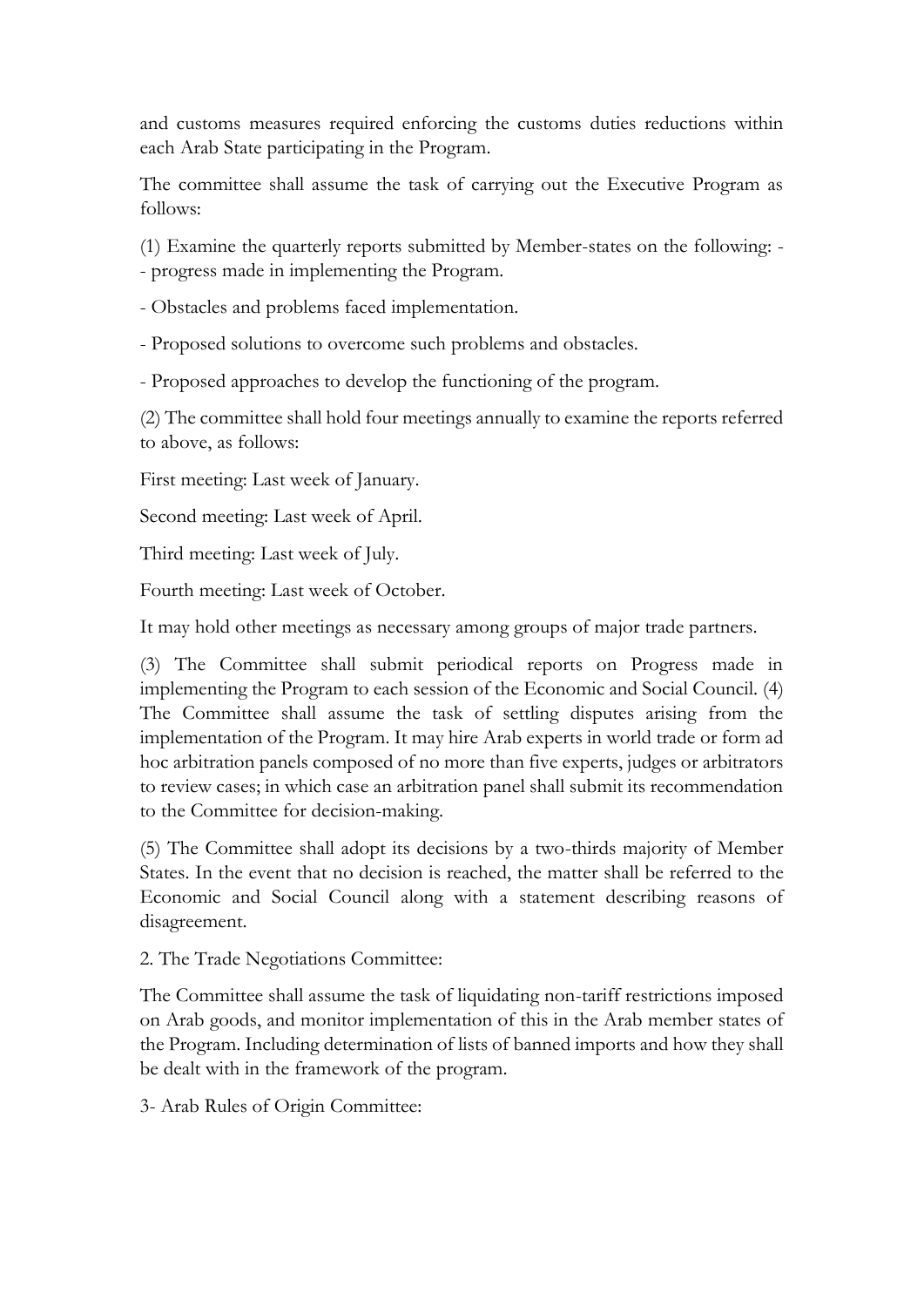The Committee shall draft rules of origin for Arab goods for the purposes of enforcing the Agreement to Facilitate and Develop Inter-Arab Trade and implementing the Executive Program.

#### **4- Technical Secretariat:**

The General Department for Economic Affairs shall assume the tasks of the technical secretariat of the bodies supervising and implementing the Executive Program. It shall:

(1) Work out draft agendas for the Program's committees.

(2) Prepare an annual report on progress of trade among member-states of the Program, the impact of implementation of the program on trade trends and qualitative and quantitative growth rates, and proposed solutions and projected developments in Arab and international trade.

(3) Cooperate with Arab private sector federations in preparing the annual report and in including issues it (the private sector) faces as a result of the implementation of the Program on the agendas of the Enforcement and Monitoring Committee and other technical committees; and attend their meetings. (4) Cooperate with Arab Financial institutions and organizations and develop their activities in order to implement the program.

(5) Develop the exchange of information and data between Arab States by using Arab and international communications network; creation of databases that include economic and statistical data on Arab States; trade systems customs data; customs duties and other charges and taxes of a similar effect; Arab rules of origin; data on the production, import and export of Arab goods; data on international markets; data on international trade organizations; and rates of customs duties reductions in Arab States participating in the program.

(6) The Technical Secretariat shall seek the assistance of specialized Arab organizations in the areas of Arab rules of origin, specifications and measurements, the farmers' almanac and other areas covered by the program.